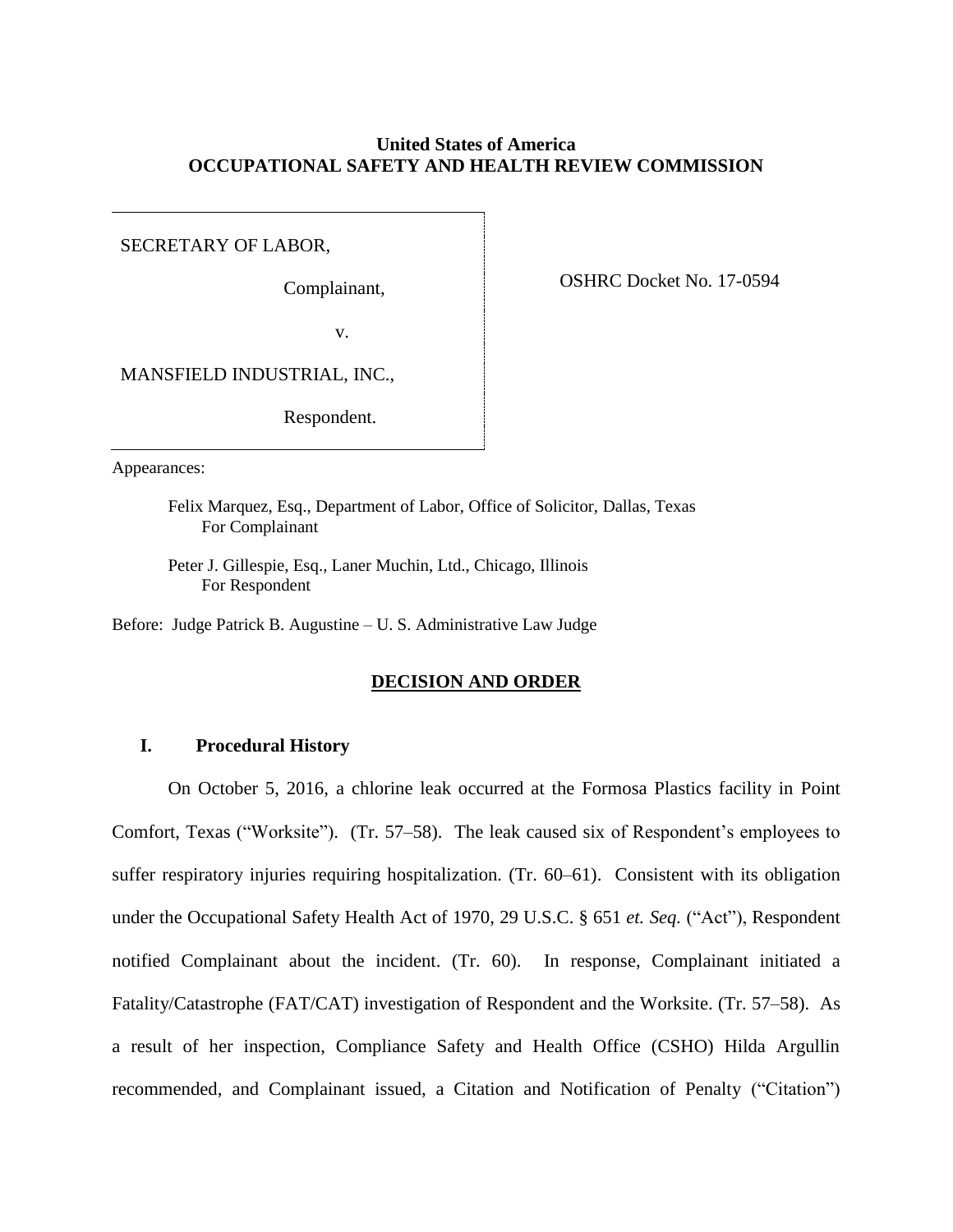alleging two violations of the Act. The Citation alleges violations related to training on hazardous materials and documentation requirements for the use of respirators; and includes a proposed penalty of \$12,675. 1 *See* 29 C.F.R. §§ 1910.1200(h)(1), 1910.134(f)(2). Respondent timely contested the Citation.

The matter was designated for Simplified Proceedings by the Chief Administrative Law Judge and assigned to the Court on April 13, 2017. A trial was held on February 20–21, 2018, in Houston, Texas, during which the following individuals testified: (1) CSHO Hilda Argullin; (2) CSHO Stephanie Dovalina; (3) Joseph Martinez, Respondent's on-site manager at Formosa; (4) Mike Lindsey, Director of Environmental Safety and Health for K2 Industrial Services, Respondent's principal owner; and (5) Ryan Reyes, one of Respondent's site foremen. In lieu of closing on the record, both parties submitted timely post-trial briefs.

## **II. Stipulations and Jurisdiction**

The parties stipulated to several facts, mostly jurisdictional. (Tr. 13–14). Those stipulations were submitted by the parties as Joint Exhibit  $1<sup>2</sup>$  Based on the parties' stipulations, the Court finds the Commission has jurisdiction over the action pursuant to Section 10(c) of the Act, 29 U.S.C. § 659(c). Further, the Court finds Respondent was an employer engaged in a business and industry affecting interstate commerce within the meaning of sections 3(3) and 3(5) of the Act, 29 U.S.C. § 652(5). *Slingluff v. OSHRC*, 425 F.3d 861, 866–67 (10th Cir. 2005).

#### **III. Factual Background**

 $\overline{\phantom{a}}$ 

Respondent was hired by Formosa Plastics to remove rust from, and paint valves at its plastics facility in Point Comfort, Texas. (Tr. 72, 176, 306). On the date of the incident described

<sup>1.</sup> Only Citation 1, Item 1 has an associated penalty. Complainant characterized Citation 2, Item 1 as "other-thanserious" and assessed no additional penalty. *See* Citation at 6–7.

<sup>2.</sup> Subsequent references to the parties' Joint Stipulations will indicate the source and specific stipulation, e.g., "Stip. No. ".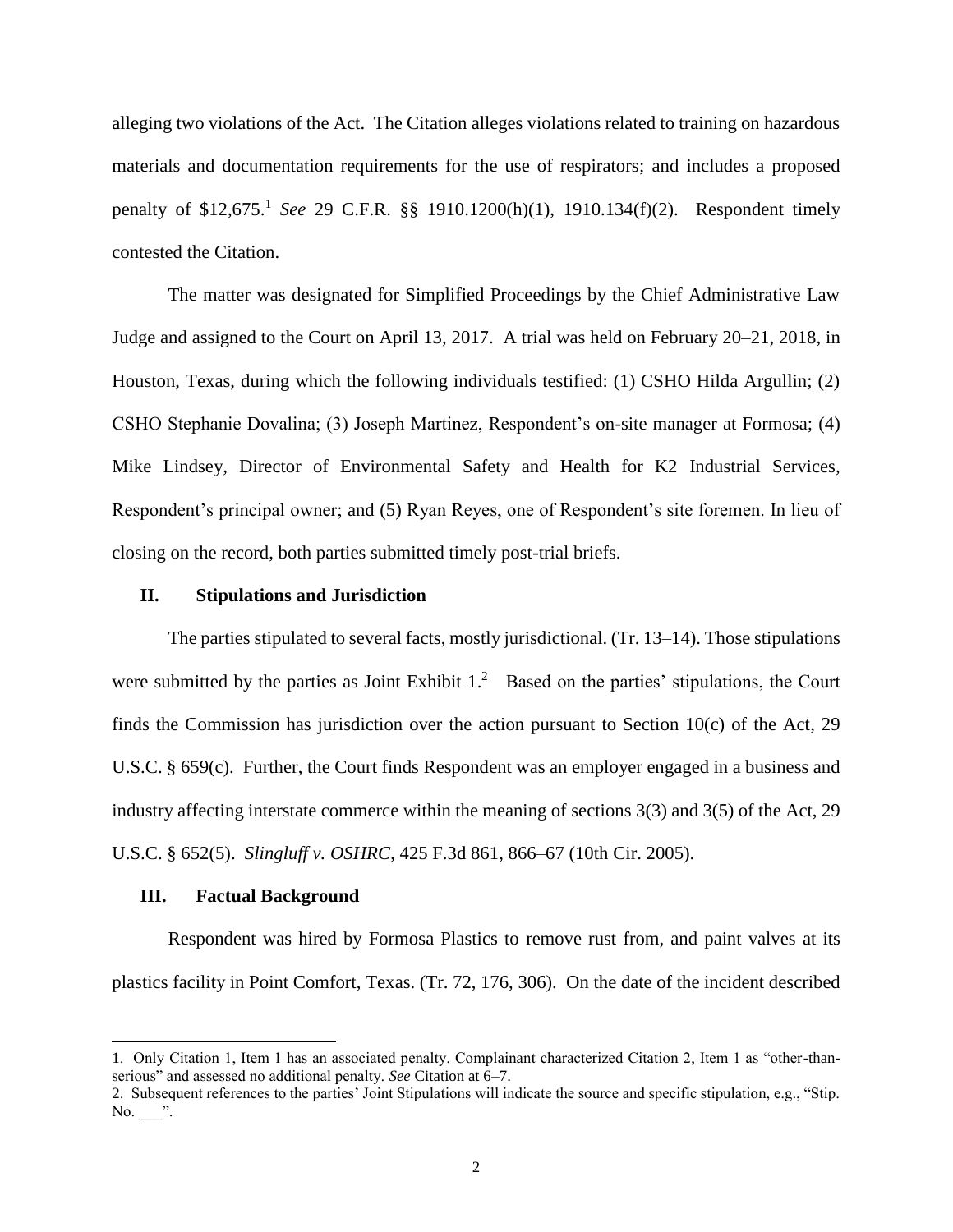above, Respondent had two crews working at Formosa, both of which were supervised by Joseph Martinez. (Tr. 178). According to Martinez, his crews were working in what is known as the 500 Unit of the facility, which processes chlorine. (Tr. 180). The crew of employees eventually injured by the chlorine leak began their day in the 500C Unit but were soon transferred to the 500AB Unit. (Tr. 129, 175). Martinez testified the distance between 500C Unit and the 500AB Unit was a matter of a "couple of feet". (Tr. 176). Even though the hazards and chemicals were still the same, Respondent still obtained a new work permit for the change in location. (Tr. 177–78). The other crew was in the IEM unit, which was located across a road that cut through the 500 Unit. (Tr. 178).

Gilberto Santana<sup>3</sup> identified a leak in one of the pipes in the  $500AB$  Unit. (Tr. 293). At that time, it appeared only water was coming out of the tube. (Tr. 293). In response, Ryan Reyes notified Formosa's operations department, who sent two employees to the unit to identify the problem. (Tr. 294). According to Reyes, the two Formosa employees agreed it was only a water leak and one of the employees, Gilberto, asked Reyes for a set of channel locks to crimp the tube in place and secure the leak. (Tr. 295). Reyes went to his truck, which was located 25 feet from the 500AB Unit, to retrieve the channel locks. (Tr. 295). It was not until he began his return trip that Reyes noted the smell of chlorine. (Tr. 296). Reyes alerted the Formosa employee named Tyler, who agreed he smelled chlorine. Reyes also told Tyler his belt gas monitor was going off as well. (Tr. 296–97). At that time, Tyler directed Respondent's employees to the assembly point. (Tr. 297). Reyes testified all employees in the 500AB Unit traveled with him to the assembly point, except for Chris Zamora, who went across the road to the IEM unit to notify the other crew because the alarm had not yet sounded.<sup>4</sup> (Tr. 297–98). Eventually all of Respondent's employees

 $\overline{\phantom{a}}$ 

<sup>3.</sup> Mr. Santana's father, Magdaleno Lara, also worked on the crew. To ease confusion, the Court had the parties refer to them on the record as "Lara, Sr." and "Lara, Jr."

<sup>4.</sup> In fact, the alarm did not go off until Respondent's crew was being removed from the assembly point to the decontamination showers. (Tr. 300).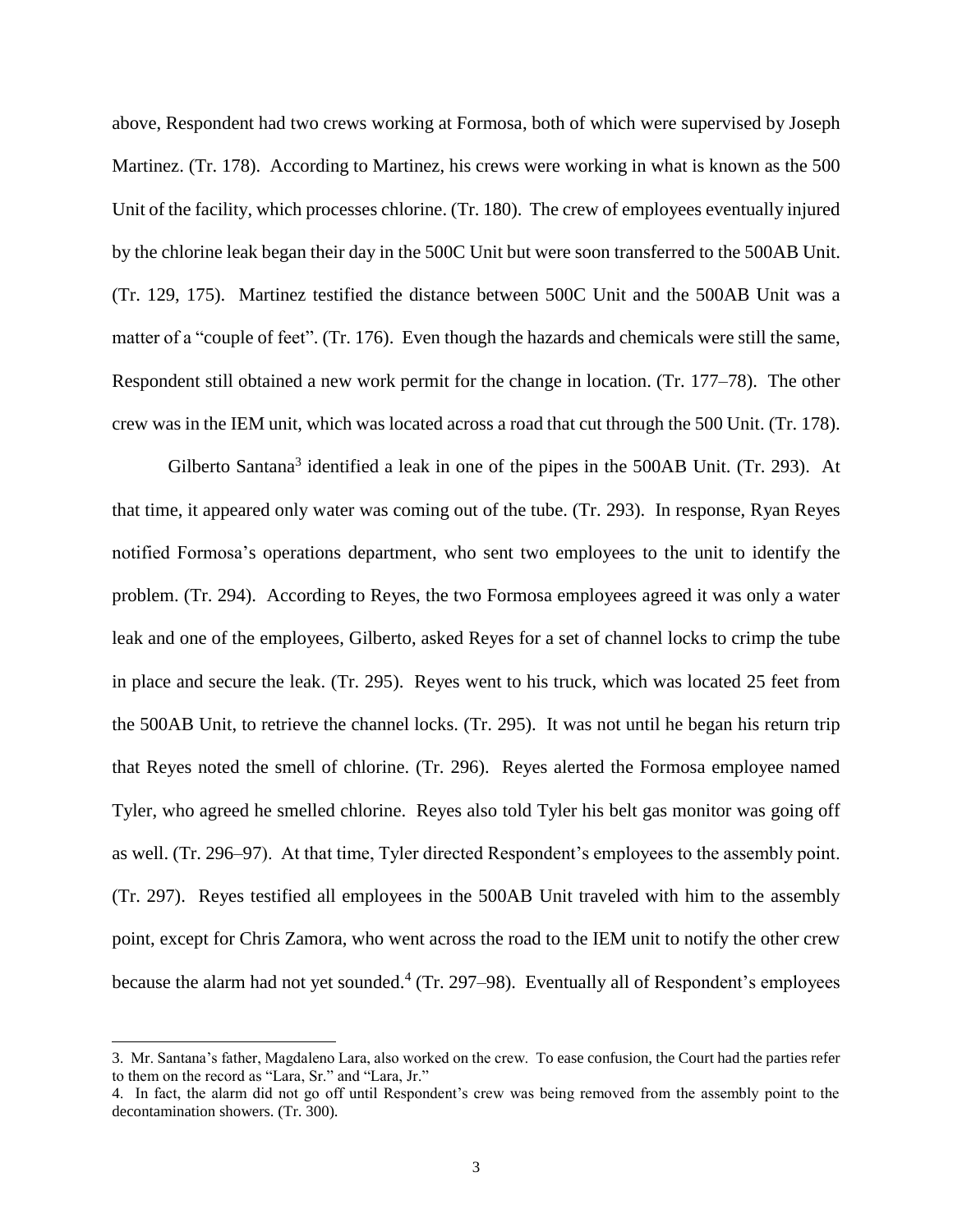were evacuated from the Worksite, though the entire crew in the 500AB Unit, including Zamora, had to be taken to the hospital due to their exposure to chlorine. (Tr. 300). No one in the IEM unit was injured. (Tr. 278).

Though it was not known at the time, the chlorine leak did not originate at the place where the water leak occurred. (Tr. 226–27). According to Lindsey, the drop-in water level prevented the system from being able to contain the chlorine, which, in turn, caused the leak. (Tr. 276). During a chemical release, employees are trained to move up- and cross-wind from the identified leak, which is aided by the placement of wind socks throughout the plant. (Tr. 292). Unfortunately for the crew in the 500AB Unit, the chlorine leak did not originate from the same location as the water leak; rather, it emanated from the p-trap, which happened to be along their route to the assembly point. (Tr. 226–27). The source of the leak was not identified until Formosa was able to conduct an after-the-fact investigation of the incident. (Tr. 227, 276–78).

As a prerequisite to being allowed onto the Worksite, Respondent's employees had to be trained on the chemicals and other hazards to which they could potentially be exposed. (Tr. 95– 97). Formosa did not facilitate the training; rather, it provided Respondent with the basic information, along with testing materials, and required that all entrants onto the Worksite pass the associated examination. (Tr. 91, 96; Ex. C-18). According to the record evidence, all of Respondent's employees passed the English-only exam without missing a question. (Tr. 94; Ex. C-18). This was so even though one of Respondent's employees, Lara, was not fluent in English. (Tr. 97). However, according to Martinez and Lindsey, Mr. Lara was an engaged learner who asked clarifying questions and was supported by his son, Gilberto, who provided translation of the training and examination materials. (Tr. 203, 250–52, 270–72).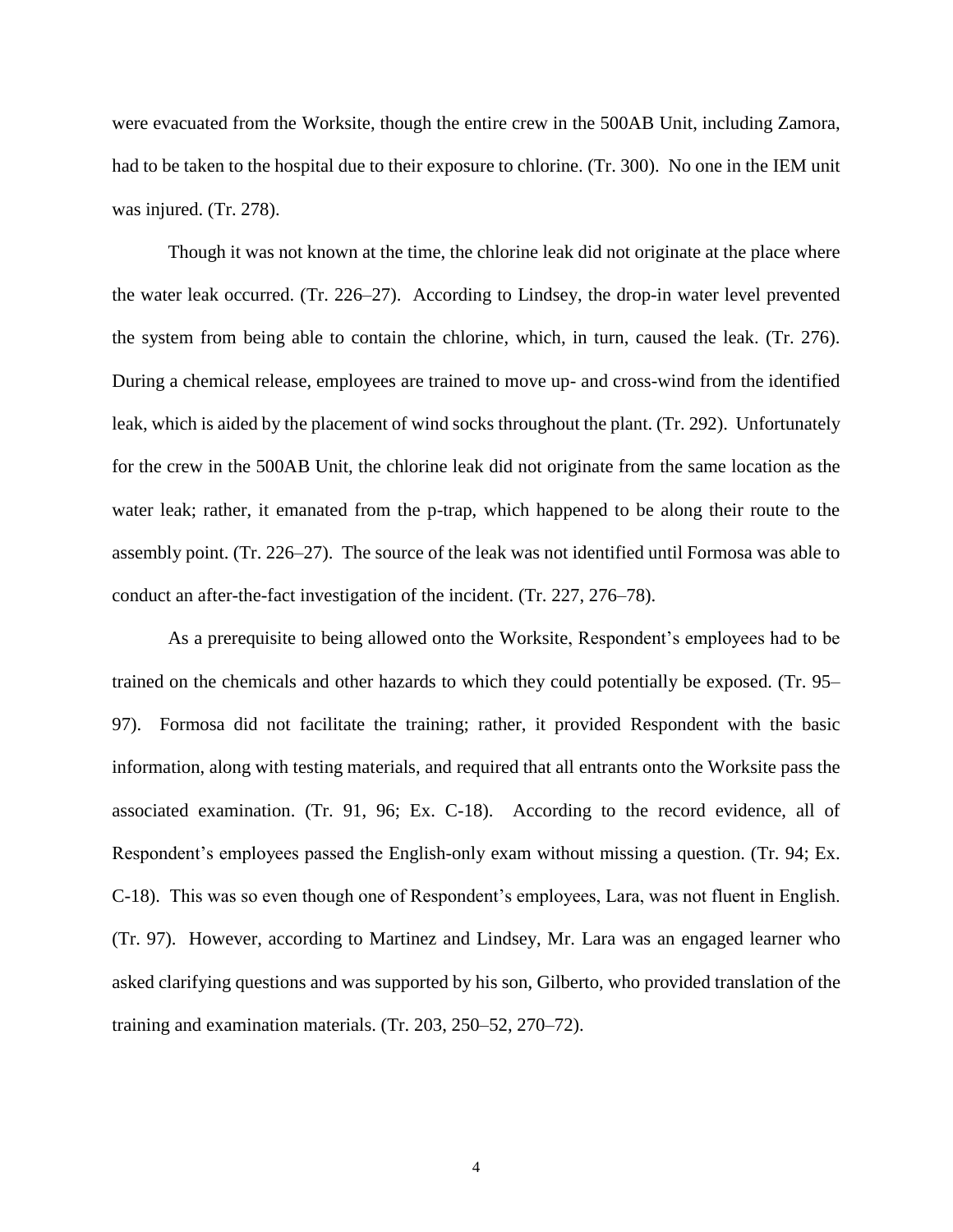After receiving the report of the hospitalization, CSHOs Argullin and Dovalina were dispatched to the Formosa plant, where they conducted interviews and a walk-around inspection. During her interviews, CSHO Argullin understood the evacuation process was chaotic and the employees went in all directions rather than towards the assembly point, revealing to her that training was insufficient. (Tr. 122). Coupled with her determination that the quality of the training assessment was suspect—considering the purported language issue mentioned above—CSHO Argullin determined Respondent failed to provide adequate training on hazardous materials. Further, upon review of Respondent's respirator records, CSHO Argullin found one employee, Adrian Galindo, did not have an up-to-date fit test on record. Based on these findings, she recommended, and the Occupational Safety Health Administration ("OSHA") issued, the citation items discussed in detail below.

## **IV. Discussion**

## **A. Law Applicable to Alleged Violations**

To establish a violation of an OSHA standard pursuant to Section  $5(a)(2)$  of the Act, Complainant must establish: (1) the standard applies; (2) the terms of the standard were violated; (3) employees were exposed to the hazard covered by the standard; and (4) the employer had actual or constructive knowledge of the violation (i.e., the employer knew or, with the exercise of reasonable diligence, could have known of the violative condition). *Atlantic Battery Co.*, 16 BNA OSHC 2131, 2138 (No. 90-1747, 1994).

Complainant has the burden of establishing each element by a preponderance of the evidence. *See Hartford Roofing Co.*, 17 BNA OSHC 1361 (No. 92-3855, 1995). "Preponderance of the evidence" has been defined as:

The greater weight of the evidence, not necessarily established by the greater number of witnesses testifying to a fact *but by evidence that has the most*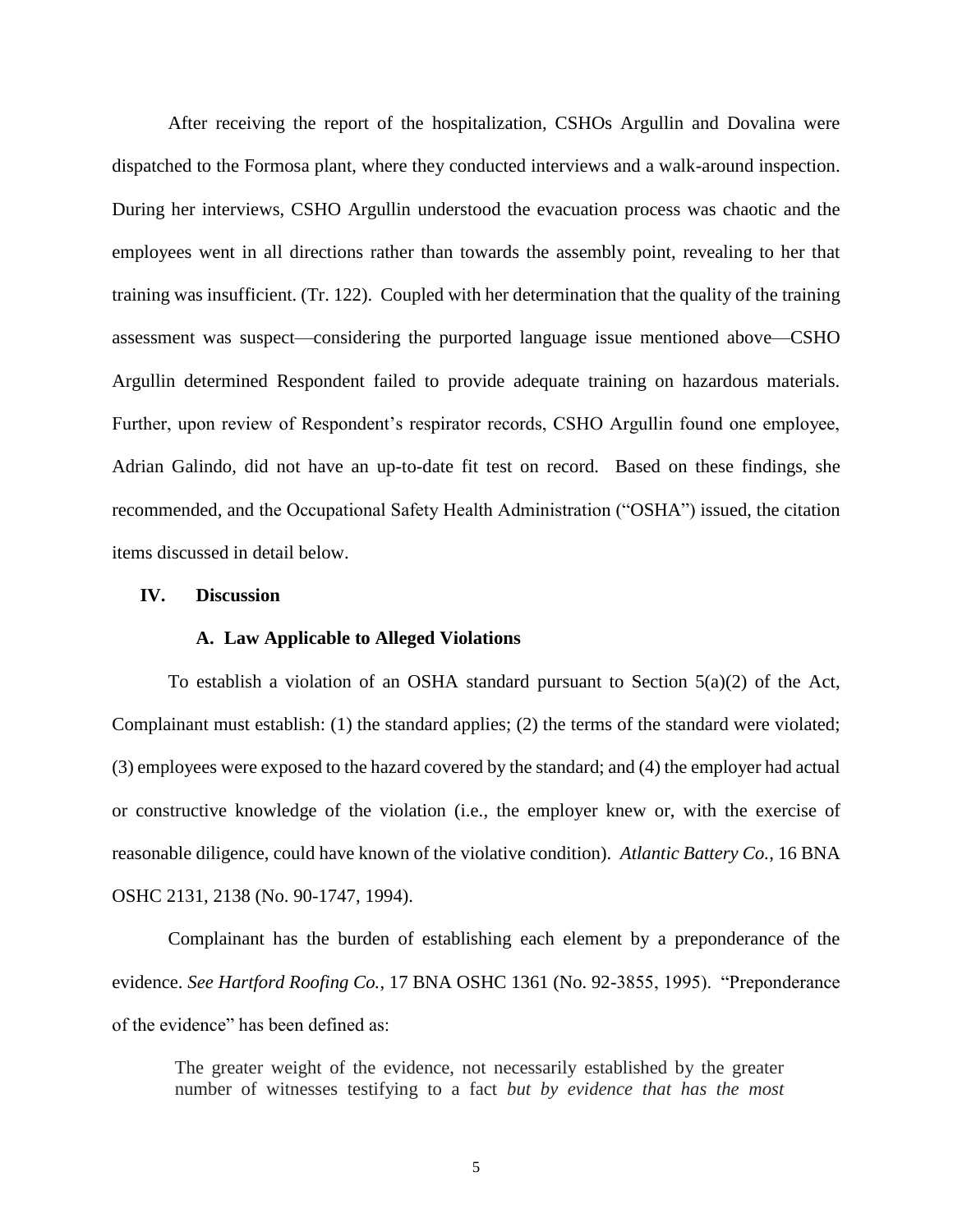*convincing force*; superior evidentiary weight that, though not sufficient to free the mind wholly from all reasonable doubt, is still sufficient to incline a fair and impartial mind to one side of the issue rather than the other.

Black's Law Dictionary, "Preponderance of the Evidence" (10th ed. 2014) (emphasis added).

## **1. Citation 1, Item 1**

Complainant alleged a serious violation of the Act in Citation 1, Item 1 as follows:

29 CFR 1910.1200(h)(1): Employees were not provided effective information and training on hazardous chemicals in their work area at the time of their initial assignment and whenever a new hazard that the employees had not been previously trained about was introduced into their work area:

Employees who worked in chlorine unit 500 were not provided adequate and effective training on the hazards of an unexpected release.

*See* Citation at 6.

The cited standard provides:

Employers shall provide employees with effective information and training on hazardous chemicals in their work area at the time of their initial assignment, and whenever a new chemical hazard the employees have not previously been trained about is introduced into their work area. Information and training may be designed to cover categories of hazards (e.g., flammability, carcinogenicity) or specific chemicals. Chemical-specific information must always be available through labels and safety data sheets.

29 C.F.R. § 1910.1200(h)(1).

## **a. The Standard Applies**

The scope and application paragraph of 29 C.F.R. § 1910.1200 is extensive and includes several exceptions to its scope. For the purposes of this case, however, the question of its application is simple. According to the standard, "This section applies to any chemical which is known to be present in the workplace in such a manner that employees may be exposed under normal conditions or in a foreseeable emergency." *Id.* § 1910.1200(b)(2). The weight of the testimony indicated: (1) amongst other chemicals, chlorine was present in the workplace; and (2)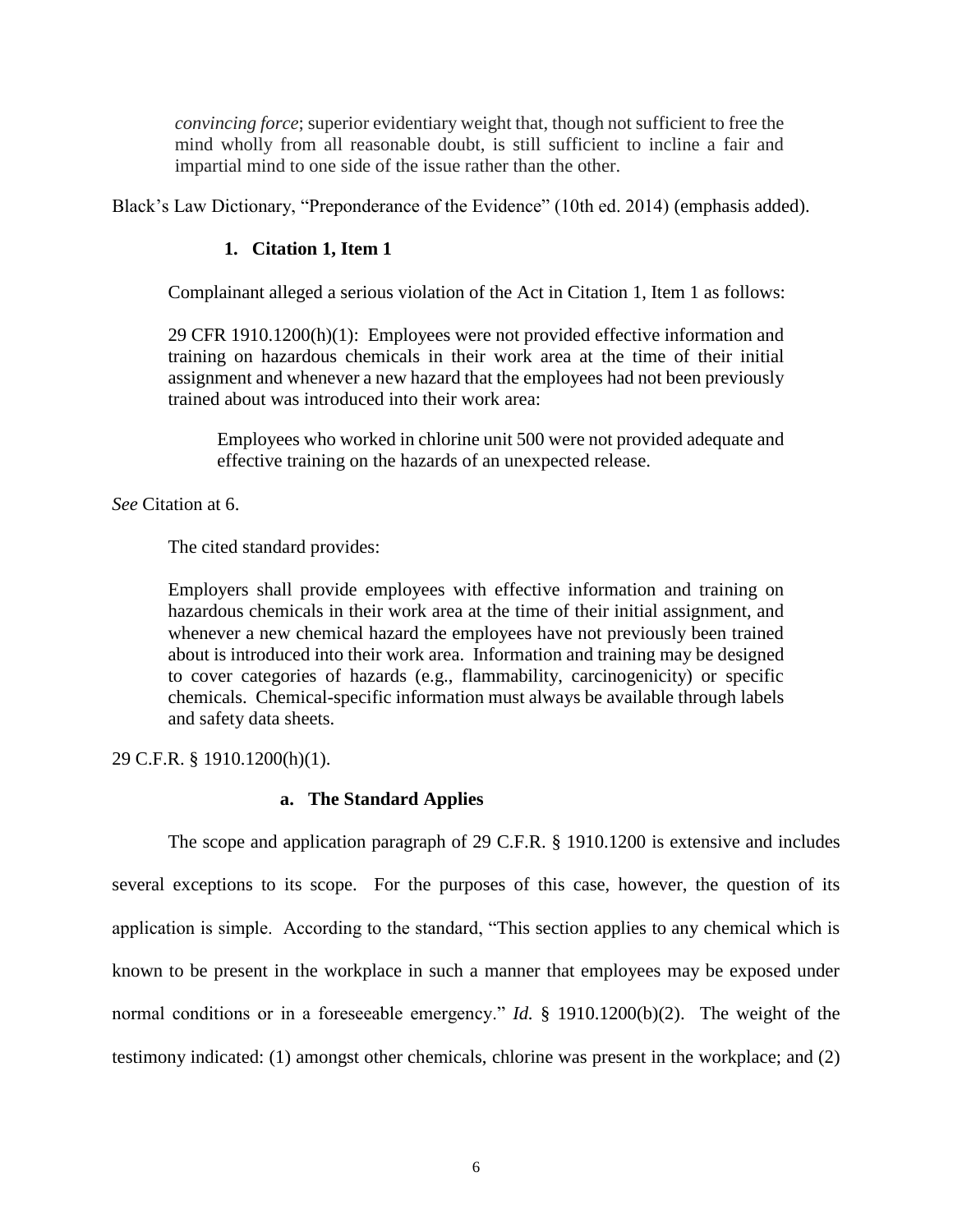Respondent's employees would not be exposed under normal conditions at Formosa. (Tr. 84, 133, 142–43, 303).

Thus, the Court must determine whether such exposure would occur "in a foreseeable emergency." *Id.* According to the definition section, a 'foreseeable emergency' is "any *potential*  occurrence such as, but not limited to, equipment failure, rupture of containers, or failure of control equipment which could result in an uncontrolled release of a hazardous chemical into the workplace." *Id.* § 1910.1200(c) (emphasis added). In other words, Complainant is not required to prove that such an emergency is probable; rather, Complainant need only show such an equipment failure is possible. That such a failure—the uncoupling of the tubing, which led to a chlorine release—occurred illustrates the potential for such a release and, therefore, that such an occurrence was foreseeable. Thus, on the face of it, the cited standard applies.

Respondent, however, claims a more specific standard applies to the conditions at Formosa: the process safety management (PSM) training standard.<sup>5</sup> Specifically, Respondent argues the PSM training standard supplies the applicable training requirements for the release of chlorine gas at a PSM-covered facility. In support of this contention, Respondent points out the HazCom and PSM training standards have overlapping purposes, but that the PSM standard supplies specific training requirements to both host and contractor employees. The Court agrees the two standards have overlapping purposes, and the structure of each standard is different insofar as the obligations of a host employer are different from those of the contract employer, like Respondent in this case. That said, the Court still finds the HazCom training standard applies and is not preempted by the PSM training standard.

 $\overline{\phantom{a}}$ 

<sup>5. 29</sup> C.F.R. § 1910.119(h).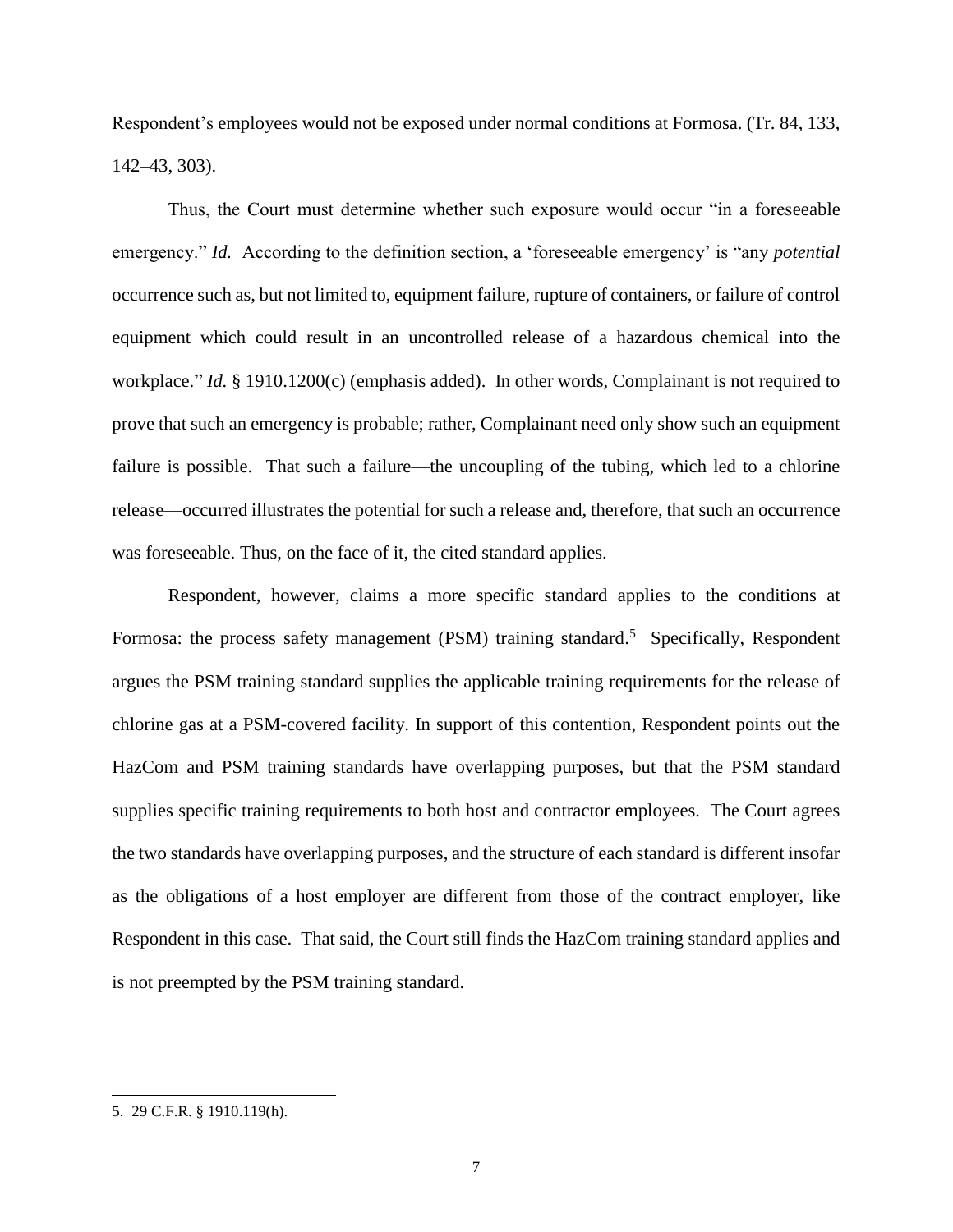According to Subpart A of Part 1910, "If a particular standard is specifically applicable to a condition, practice, means, method, operation, or process, it shall prevail over any different general standard which might otherwise be applicable to the same condition, practice, means, method, operation, or process." 29 C.F.R. § 1910.5(c)(1); *see also Manganas Painting Co.*, 21 BNA OSHC 2043 (Nos. 95-0103 & 95-0104, 2007) (finding fall protection standard more specifically applicable than personal protective equipment standard). The requirements of the HazCom training standard include: (1) methods and observations used to detect the presence or release of a hazardous chemical; (2) the physical, health, simple asphyxiation, combustible dust, and pyrophoric gas hazards of the chemicals in the work area; (3) the measures employees can take to protect themselves from such hazards, including work practices, PPE, and emergency procedures; and (4) details of the HazCom program, including explanations of labels, the system implementing such labels, safety data sheets, and how employees can find and use such information. 29 C.F.R. § 1910.1200(h)(3). These training requirements are targeted at the hazards associated with the handling of, or exposure to, a specific chemical or group of chemicals.

The structure and content of the PSM training standard, on the other hand, show it is primarily concerned with the integrity of a chemical handling process, how to maintain it, and what to do if integrity is compromised. *See* 29 C.F.R. § 1910.119(h). Specifically, a contract employer is required to ensure that each of its employees is "trained in the work practices necessary to safely perform his/her job", which includes, amongst other things: (1) known potential fire, explosion, or toxic release hazards; (2) applicable provisions of the host employer's emergency action plan; (3) safety rules of the facility; and (4) safe work practices "required by paragraph (f)(4) of this section", which include lockout/tagout, confined space entry, opening process equipment, and control over entry/exit into the facility. *Id.* § 1910.119(h)(3). This information,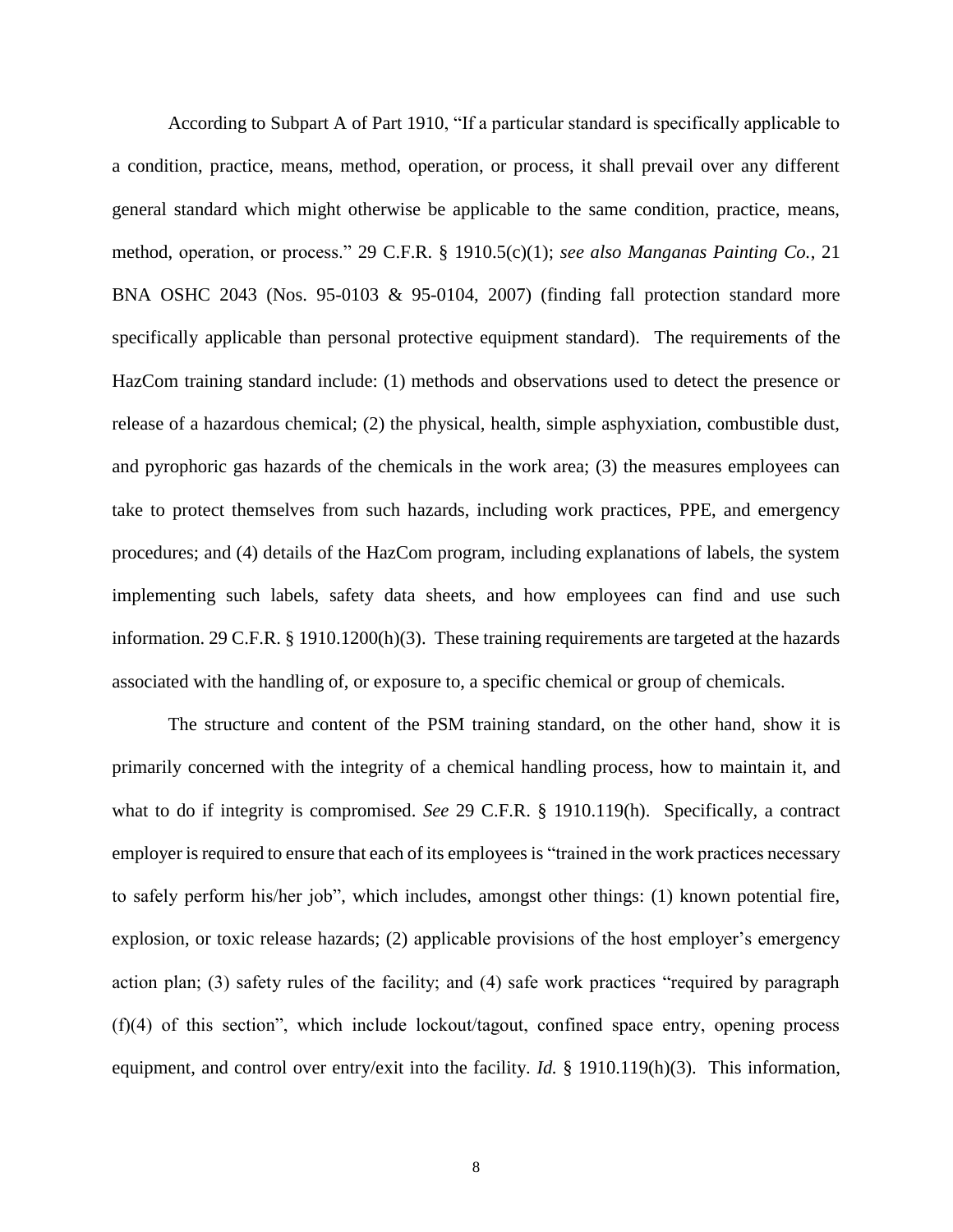for the most part, comes from the host employer of a PSM-covered facility; however, contrary to Respondent's assertion, it is still the contract employer's responsibility to ensure the information is transmitted to and understood by its employees. *See id.* § 1910.119(h)(3)(iii)(contract employer required to document that each employee received and understood training, the employee's identity, date of training, and means used to assess employee comprehension).

While Complainant arguably should have cited the PSM training standard based on the allegation made in the Citation narrative, such does not mean the HazCom training standard is preempted by the PSM training standard. As previously discussed, the PSM training standard is broader in scope than the HazCom training standard. In fact, the requirements of HazCom training are only one part of the PSM training regime. *See id.* § 1910.119(h)(3)(ii). Thus, while Respondent is correct the program areas overlap, the HazCom training is the more specific. If Respondent were to train its employees on HazCom alone, such would be insufficient for Respondent to meet its obligations under the PSM training standard, which covers a broader range of information. Complainant's decision to cite the HazCom standard in this instance is a question of prosecutorial discretion, not preemption. Accordingly, the Court finds the cited standard applies.

#### **b. Complainant Failed to Prove a Violation of the Standard**

To prove a violation of a training standard, Complainant must show Respondent failed to provide the sort of training a reasonably prudent employer would provide under similar circumstances. *See Compass Environmental, Inc.*, 663 F.3d 1164, 1169 (10th Cir. 2011) (citing *El Paso Crane & Rigging Co.*, 16 BNA OSHC 1419, 1424 (No. 90-1106, 1993)). Such circumstances include "the specific conditions [at the worksite], whether those conditions create a hazard, and whether the employer or its industry has recognized the hazard." *Id.* (citing *W.G. Fairfield Co.*, 19 BNA OSHC 1233, 1236 (No. 99-0344, 2000)). Evidence of industry practice is relevant to this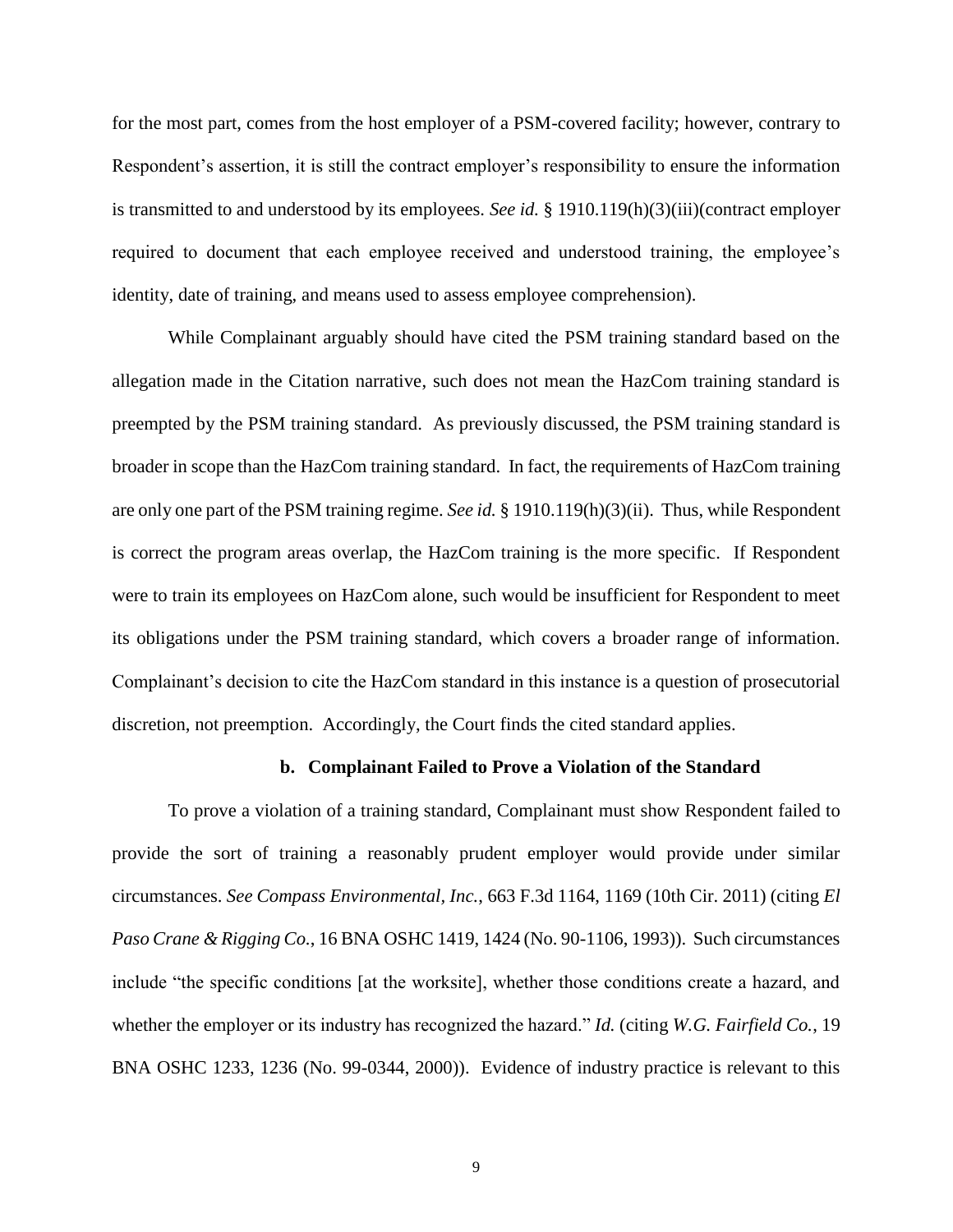inquiry; however, it is not dispositive. *See Farrens Tree Surgeons, Inc.*, 15 BNA OSHC 1793, 1794 (No. 90-998, 1992). If the employer rebuts the allegation of a training violation, it is the Secretary's burden to show some deficiency in the training provided. *See N&N Contractors, Inc.*, 18 BNA OSHC 2121 (No. 96-0606, 2000).

Respondent's employees testified regarding the extensive nature of its training program. (Tr. 194, 198, 201, 209, 248–49, 301). Complainant has failed to carry his burden of proof in that he did not establish what "sort of training a reasonably prudent employer would provide" under these circumstances, nor did it show how Respondent's training regimen failed to meet that standard. As such, Complainant cannot prove Respondent's training was insufficient. Complainant placed undue emphasis on two items in an attempt to meet his burden of proof: (1) the CSHO's "understanding" that the evacuation was chaotic (highlighted by Mr. Zamora's diversion from the evacuation path to warn the other crew); and (2) the seeming disconnect between Mr. Lara's ability to pass the requisite test with flying colors when provided with translation help and his inability to do so when the same test is administered in English-only format and no additional help is provided. When analyzed further, neither argument is convincing. In addition, the Court finds Complainant also relied improperly on the fact that an accident occurred. *See Lee Way Motor Freight, Inc. v Secretary of Labor*, 511 F.2d 864, 866 (10th Cir. 1975); *Signode Corp*., 4 BNA OSHC 1078 (No. 3257, 1976), *petition for review denied*, 549 F.2d 804 (7th Cir. 1977).

CSHO Argullin's understanding of the evacuation is undermined by the testimony of Respondent's employees, who were present on the day of the incident. Complainant did not introduce any of the purported statements referenced in CSHO Argullin's testimony, but instead relied upon CSHO Argullin's recollection of what she was told, which she did not attribute to any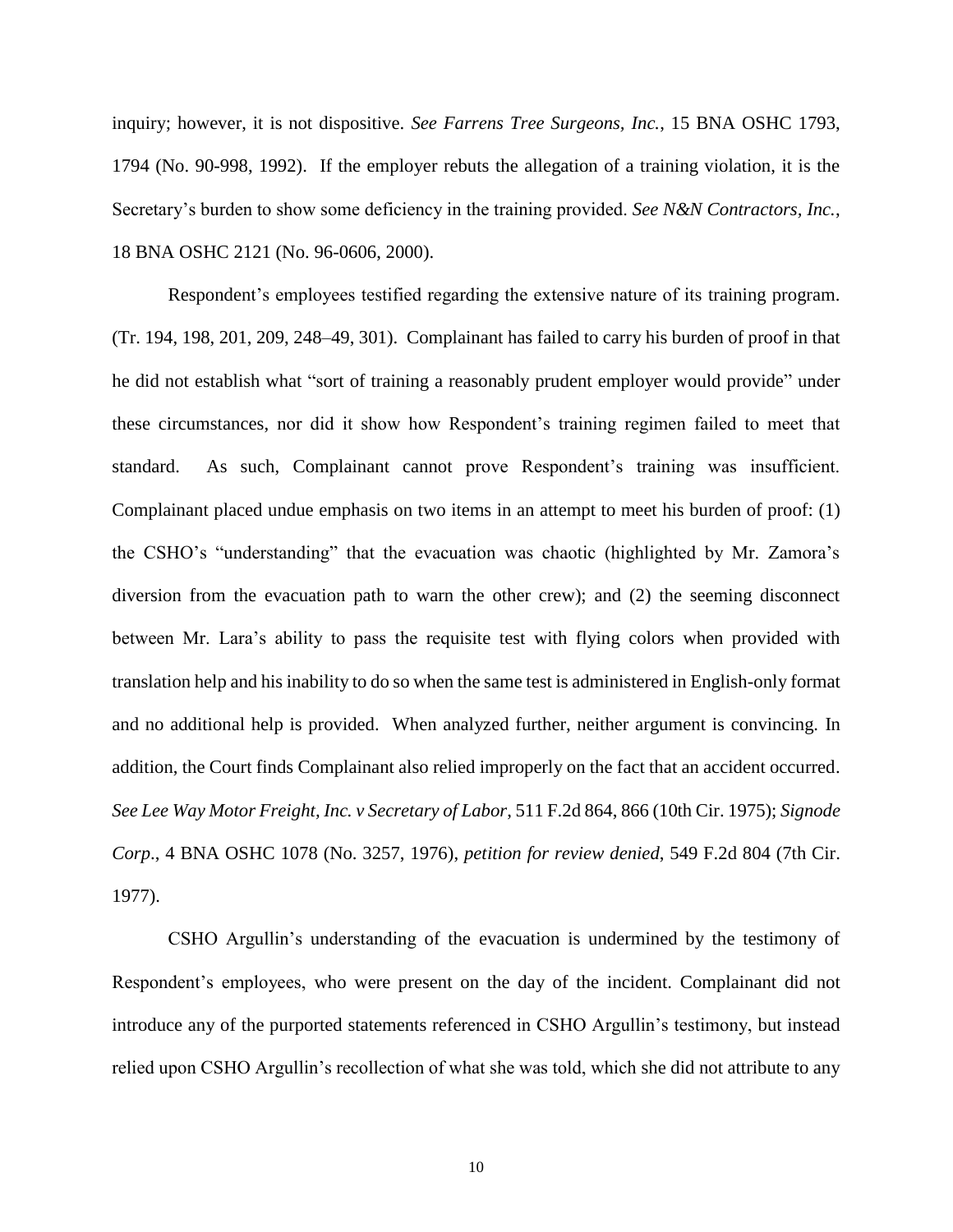one individual. (Tr. 87). Such vague, unattributed statements are insufficient to contradict the testimony of Martinez and Reyes.

According to the testimony of Martinez and Reyes, the process of evacuation began when Reyes identified the scent of chlorine as he returned to the site of the water leak with a set of channel locks that was requested by the Formosa employees, neither of whom identified the water leak as problematic. Upon smelling chlorine and observing the indicator on the Formosa employee's belt, Reyes and the Formosa operations employee directed the crew to evacuate. (Tr. 296–97). According to all accounts, all of Respondent's employees in the Chlor-Alkali Unit evacuated as they were trained—upwind and cross-wind, away from what they believed was the origin of the leak—and were already evacuating the assembly point by the time Formosa's alarm even sounded. (Tr. 271, 300). It was not until Formosa conducted a post-accident investigation they found the chlorine leak did not come from the same location where the water leak occurred, but instead emanated from an implement known as a "p-trap", which was in the path of the otherwise proper evacuation route. (Tr. 275). This is likely why each of the employees in the Chlor-Alkali Unit had to be hospitalized. That Respondent's employees evacuated away from what they and Formosa reasonably believed at the time to be the source of the leak, only to later find out the water leak caused a release of chlorine elsewhere along their escape route, should not and will not be held against Respondent.

Respondent's employees, with one exception, evacuated based on a reasonable assessment of where the chlorine was coming from, which was consistent with the training they received. The lone exception was Zamora, who walked across the road that cut through the 500 Unit to warn another crew about the leak. (Tr. 278). According to Lindsey, the other employees were in the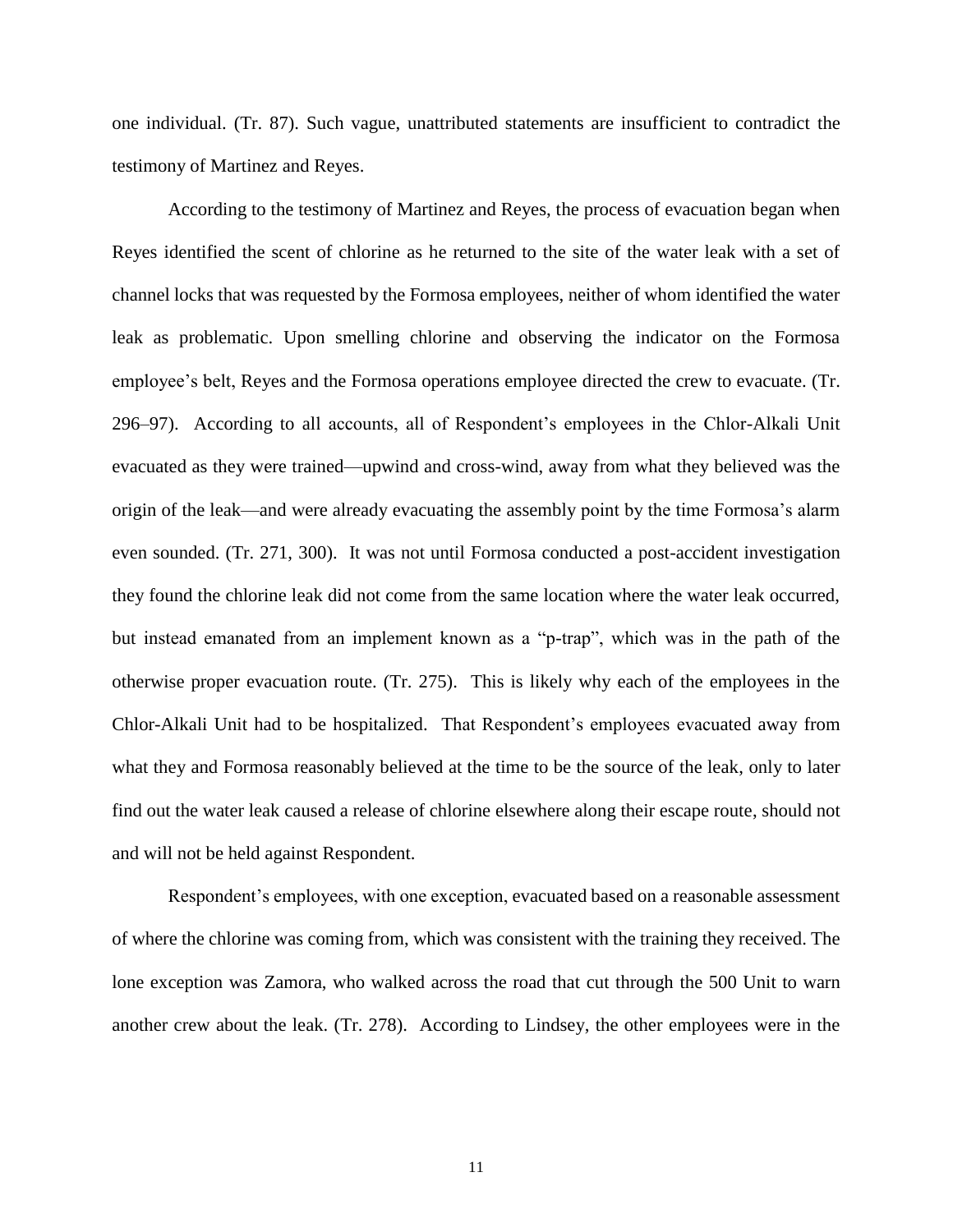IEM unit, which was roughly 100 feet north of the Chlor-Alkali Unit. (Tr. 278). CSHO Argullin testified this act was the principal reason for Citation 1, Item 1. (Tr. 75–76).

According to Martinez, Respondent's site manager at Formosa, Zamora did not re-enter the area they had just evacuated, but instead took a slight detour across the road. (Tr. 221). To this point in the evacuation process, Formosa's plant alarm had not yet sounded. (Tr. 223–24). Insofar as the Court can tell, Zamora's actions appear to be motivated out of concern for his coworkers, not on the failure of Respondent to provide adequate training. That everyone else on the Chlor-Alkali Unit rallied to the proper assembly point and were headed to the showers before the alarm sounded provides solid evidence that Respondent's employees received proper training and acted in accordance therewith.

With respect to the method by which Respondent assessed training comprehension, Complainant's suggestion that the perfect scores achieved by Respondent's employees were somehow unattainable is nothing more than speculation. Complainant did not introduce persuasive evidence to suggest the scores were manipulated or the training was deficient. Instead, Complainant's principal argument is that, post-accident, Lara has been unable to pass the same or similar exams he previously passed to be permitted to work at Formosa. (Tr. 92–93). In other words, Complainant would have the Court infer that Lara's inability to pass the exam now proves his understanding of the material was deficient when he was initially trained. Such an inference might be permissible if Lara's current troubles were coupled with other evidence of deficient training; however, Complainant failed to show any deficiency in the content or the method of training employed by Respondent: Lara, according to Lindsey, Martinez and Reyes, was at the assembly point along with the rest of his crew and began exiting the facility prior to the alarm sounding.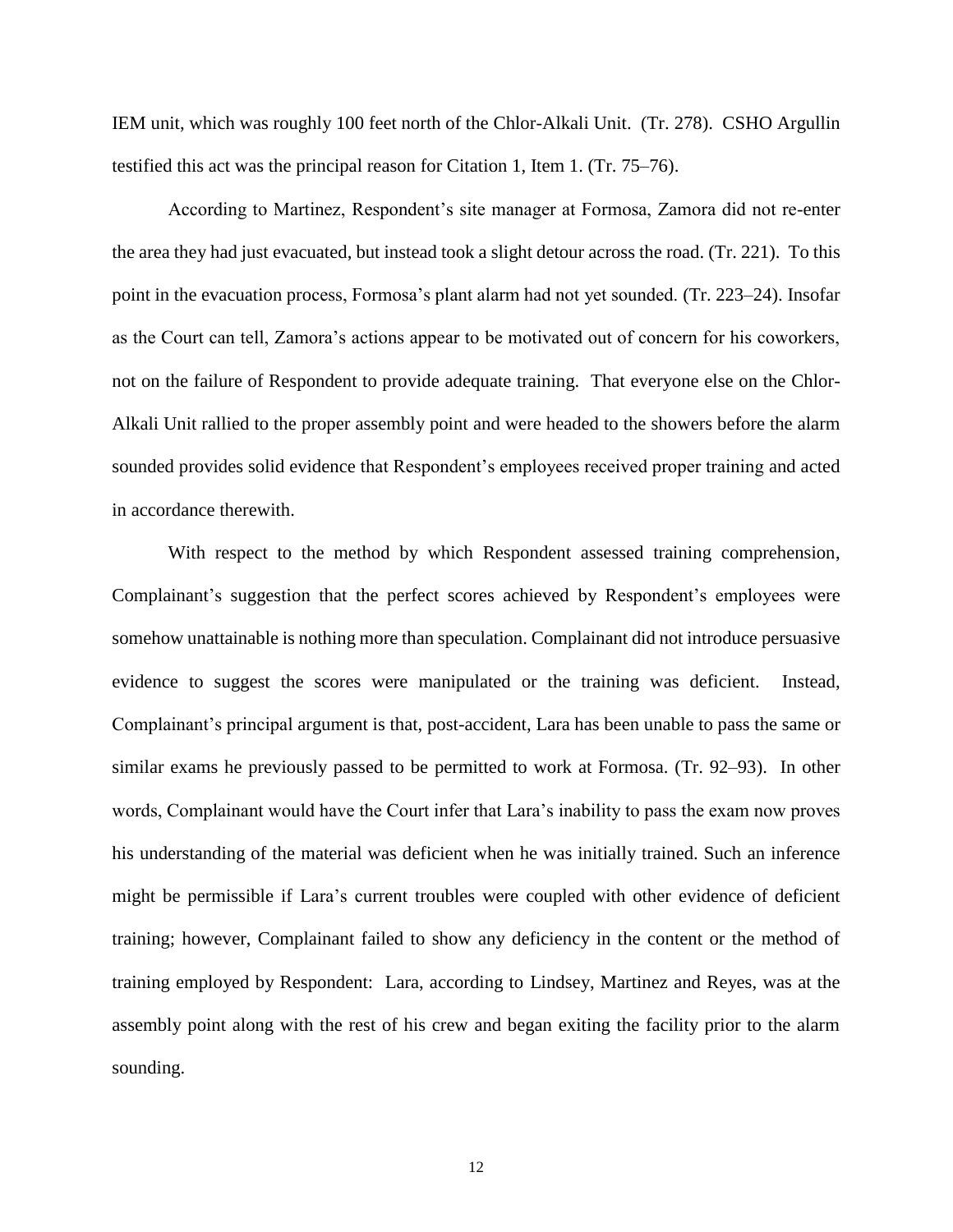Respondent is obligated to ensure training is provided and understood, but the method by which they assess understanding is not mandated by regulation. *See* 29 C.F.R. § 1910.1200(h)(3). Prior to the incident giving rise to this case, Formosa allowed Respondent to provide the applicable training and administer the post-training assessment. Afterward, Formosa changed its training requirements to mandate computer-based testing at the Point Comfort training facility, which only provides English-only examinations. (Tr. 250). Though Formosa is certainly entitled to impose, and change, its own training and testing prerequisites, post-accident changes do not dictate whether Respondent complied with the cited standard, which does not include a specific testing requirement. According to all accounts, Lara was an engaged learner, who consistently asked questions and sought clarification during the training provided by Respondent. That he can no longer pass an English-only exam—which he is now required to take unassisted—that was previously translated to him in Spanish is hardly surprising, and the Court accords such evidence no weight. *See Henning v. Union Pacific R. Co.*, 530 F.3d 1206 (10<sup>th</sup> Cir. 2008) (evidence of actions taken after an injury or harm to prove culpable conduct is excluded as not relevant); *Rivera Pomales v. Bridgestone Firestone, Inc*., 224 F.R.D. 50 (D.P.R. 2004).

Finally, the evidence also suggests Respondent's employees were arguably better prepared for the leak than those in charge of the facility. It was Reyes who first smelled the chlorine upon his return to the site of the water leak, and it was also Reyes who identified that the belt alarm of a Formosa employee was alight. By arguing the foregoing illustrates a training violation, Complainant seeks to impose a higher burden upon Respondent than what is required by the standard or that placed on Formosa, whose own employees did not recognize the implications of the water leak in the Chlor-Alkali Unit. That result is not supported by the clear reading of the regulation, nor has any caselaw been cited by Complainant to support this position. The evidence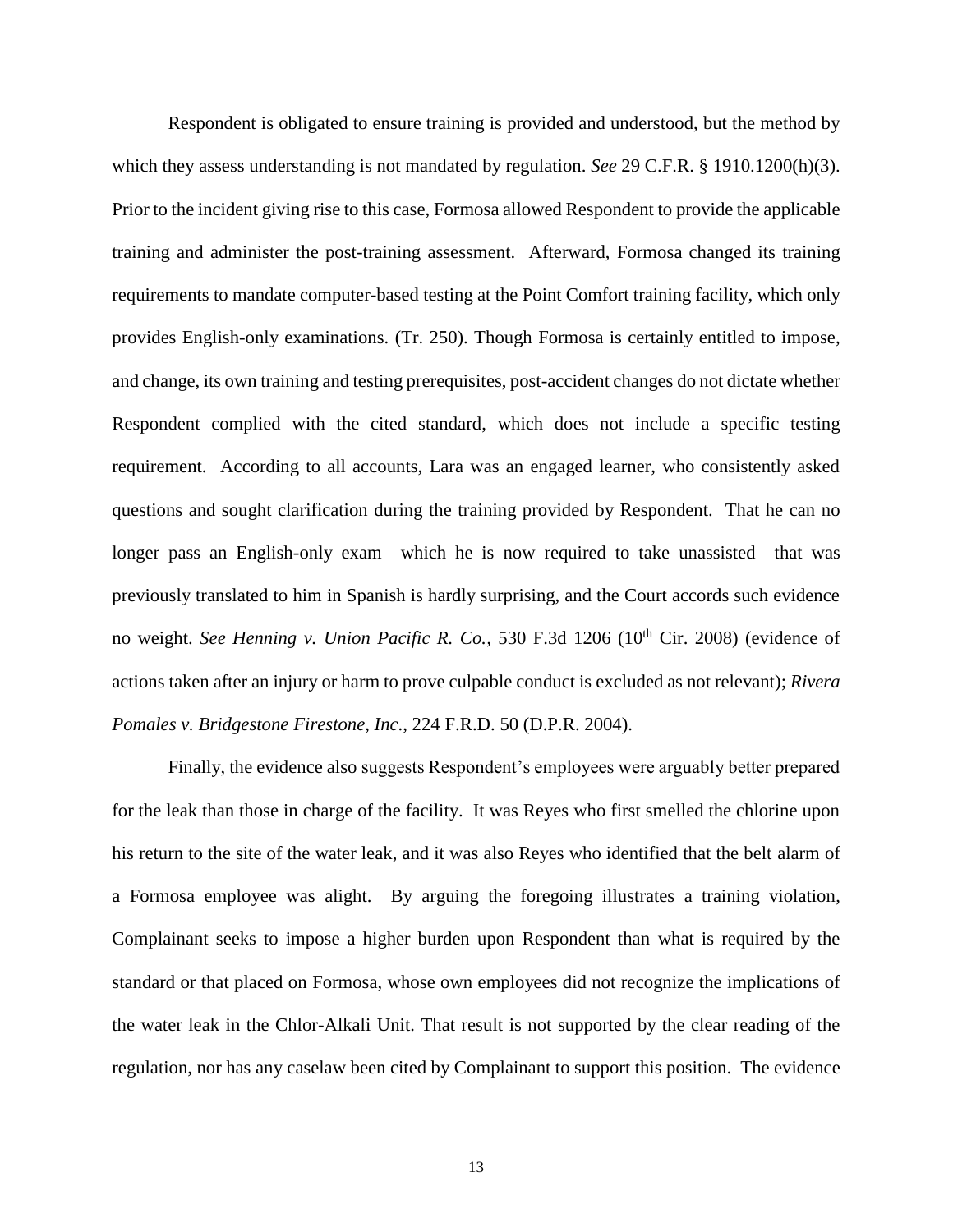shows Respondent's employees received training, took an assessment examination, and, as a result, properly evacuated after identifying the leak. The fact that the collective group of Respondent's and Formosa's employees incorrectly identified the pre-existing water leak as the source of the chlorine, and plotted their escape route accordingly, is neither surprising nor condemnable.

Instead of showing how Respondent's training regime was insufficient based on content, communication methodology, or assessment, Complainant relied upon Zamora's isolated diversion from the evacuation route<sup>6</sup> and Lara's inability to pass an English-only examination that he previously passed with the assistance of a translator. That Zamora, alone, acted contrary to evacuation protocol to warn others does not negate that all of Respondent's other employees in the Chlor-Alkali Unit properly evacuated based on what they knew at the time. Nor, for that matter, does Lara's current inability to comply with Formosa's now-heightened training and assessment requirements imply that he was inadequately trained for the job at the time the incident occurred, especially when all indications were that he properly evacuated from the area. Absent any other evidence regarding the quality of the training provided, the Court finds Complainant did not prove a violation of 29 C.F.R. § 1910.1200(h)(1). Accordingly, Citation 1, Item 1 shall be VACATED.

## **2. Citation 2, Item 1**

Complainant alleged a serious violation of the Act in Citation 2, Item 1 as follows:

29 CFR 1910.134 $(f)(2)$ : Employee(s) using a tight-fitting facepiece respirator were not annually fit tested:

Employee working around chlorine gas was not provided required annual fit test.

*See* Citation at 7.

 $\overline{\phantom{a}}$ 

The cited standard provides:

<sup>6.</sup> As well as the, unattributed testimony of CSHO Argullin.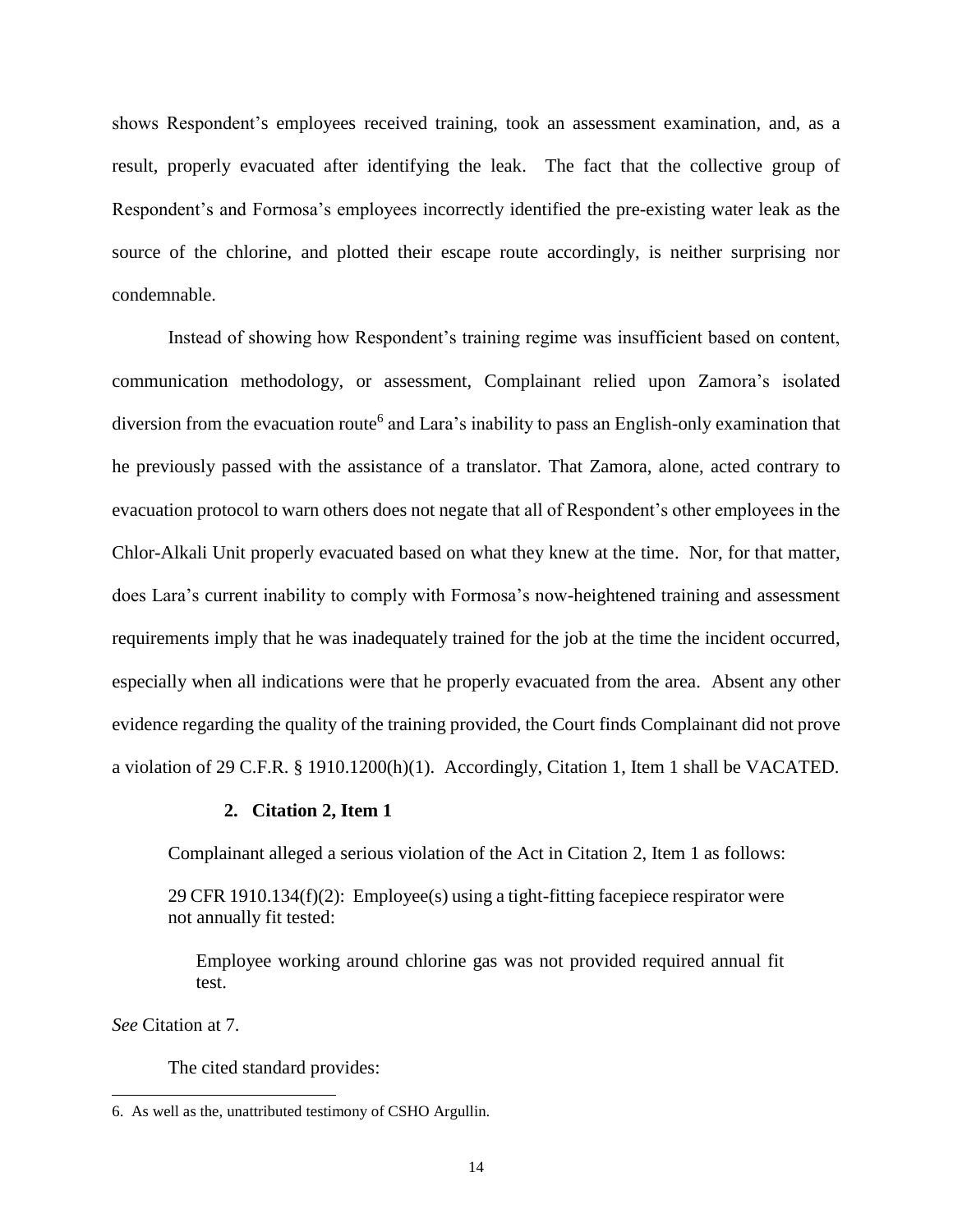The employer shall ensure that an employee using a tight-fitting facepiece respirator is fit tested prior to initial use of the respirator, whenever a different respirator facepiece (size, style, model or make) is used, and at least annually thereafter.

## 29 C.F.R. § 1910.134(f)(2).

After she conducted her inspection, CSHO Argullin requested Respondent's documentation of respirator fit tests. (Tr. 63). According to the records, one employee, Adrian Galindo, was scheduled to receive his annual fit-test in February 2016 but did not complete one until a week or two after the chlorine leak. (Tr. 117). Based on Respondent's failure to ensure Galindo had an up-to-date, annual fit-test performed, Complainant issued the foregoing Citation item, which it characterized as a paperwork violation and assessed no penalty.

Respondent contends the annual fit test was not required because Galindo was not using, nor was he in a situation that required, a respirator. Instead, Respondent employed Galindo as a gofer, which meant he performed ancillary duties, such as tool retrieval, but did not remove rust or paint. (Tr. 199). Because Galindo was not using a respirator or exposed to conditions requiring the use of a respirator on the date of the incident, the Court finds Respondent was not required to perform a fit-test until such time that one was necessary.

## **a. The Standard Does Not Apply**

To establish the cited standard applies, Complainant must first show that an employee is using a tight-fitting respirator. *See* 29 C.F.R. § 1910.134(f)(2). Oddly enough, however, the catalyst for Complainant's citation was an individual who was *not* wearing a respirator: Galindo. Even though there was no evidence to suggest Galindo was wearing a respirator on the day of the chlorine leak, Complainant contends the annual fit-test requirement is mandatory irrespective of whether the employee in question is exposed to conditions requiring a respirator. The plain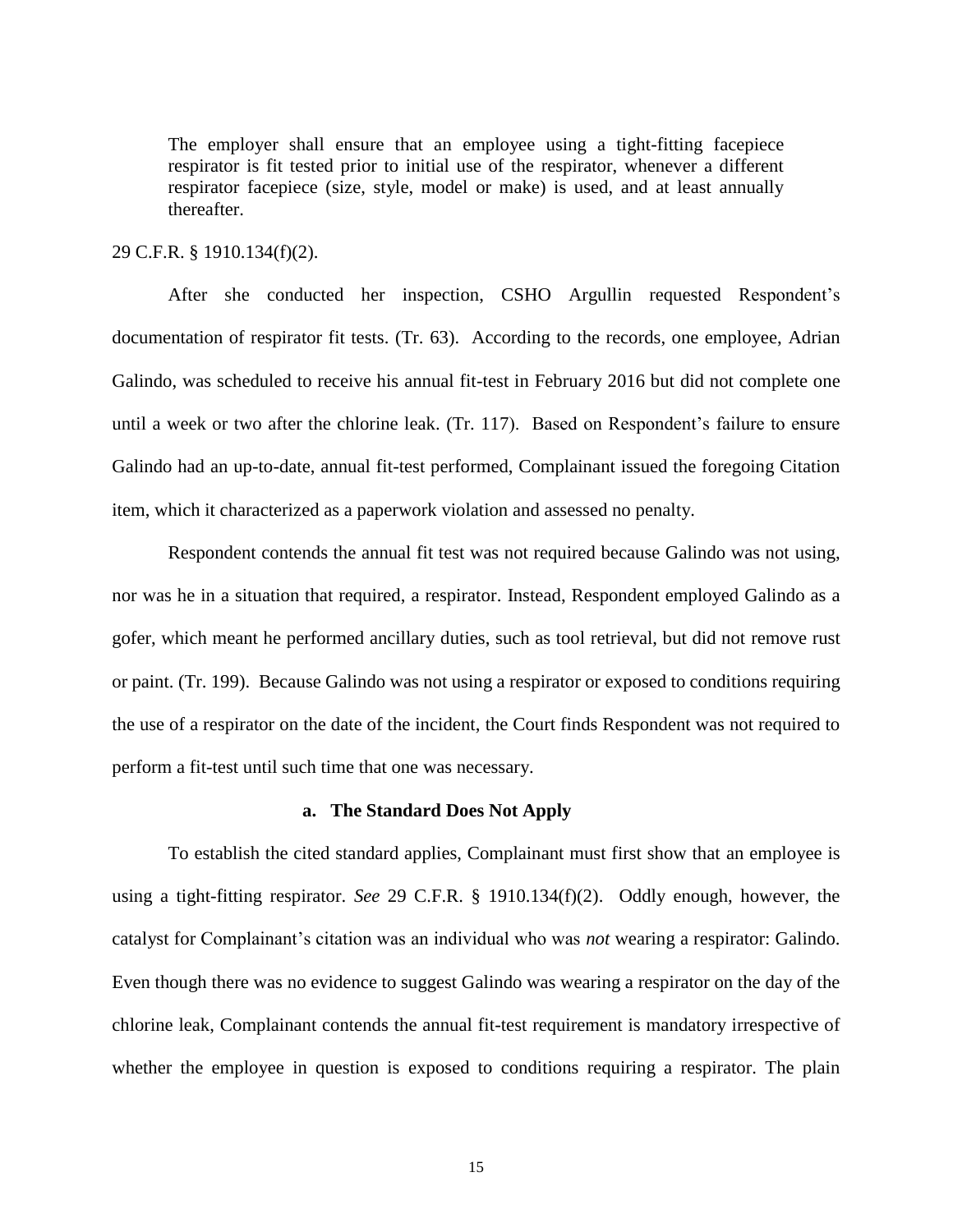language of the standard, as well as Complainant's prior interpretations of it, indicate otherwise. When determining the meaning of a standard, the Commission first looks to its text and structure. *Superior Masonry Builders, Inc*., 20 BNA OSHC 1182, 1184, 2002-2004 CCH OSHD ¶ 32,667, p. 51,417 (No. 96-1043, 2003). "If the meaning of the [regulatory] language is 'sufficiently clear,' the inquiry ends there." *Beverly Healthcare-Hillview,* 21 BNA OSHC 1684, 1685 (No. 04-1091, 2006) (consolidated) (citing *Unarco Commercial Prods.*, 16 BNA OSHC 1499, 1502 (No. 89- 1555, 1993)), *aff'd in relevant part*, 541 F.3d 193 (3d Cir. 2008).

The cited standard is designed to protect employees who are required to wear tight-fitting respirators from atmospheres that cannot otherwise be controlled by engineering control measures. *See* 29 C.F.R. § 1910.134(a)(1). To ensure the respirator is performing as it is intended, an employer is required to have its employees that use respirators take a fit-test. A fit-test is method to "quantitatively or qualitatively evaluate the fit of a respirator on an individual." *Id.* § 1910.134(b). There are three situations that require a fit-test: the first time a respirator is used, any time a different facepiece is used, and annually thereafter. *Id.* § 1910.134(f)(2). According to the preamble, the annual requirement was precipitated, in part, by studies indicating fit tests performed over a longer interval resulted in a greater number of employees wearing ill-fitting respirators, thereby inadvertently exposing them to hazardous atmospheres. Respiratory Protection, 63 Fed. Reg. 1152, 1224 (January 8, 1998). This was due, in part, to minor fluctuations in the employees' weight, facial structure, and other conditions that might not be immediately noticeable but accumulate over time. *Id.*

The standard is clear: the annual fit-test is a required element of any compliant respiratory protection program. But, the Court finds Complainant has unnecessarily expanded the standard's scope to require an annual test irrespective of whether the employee is using a respirator and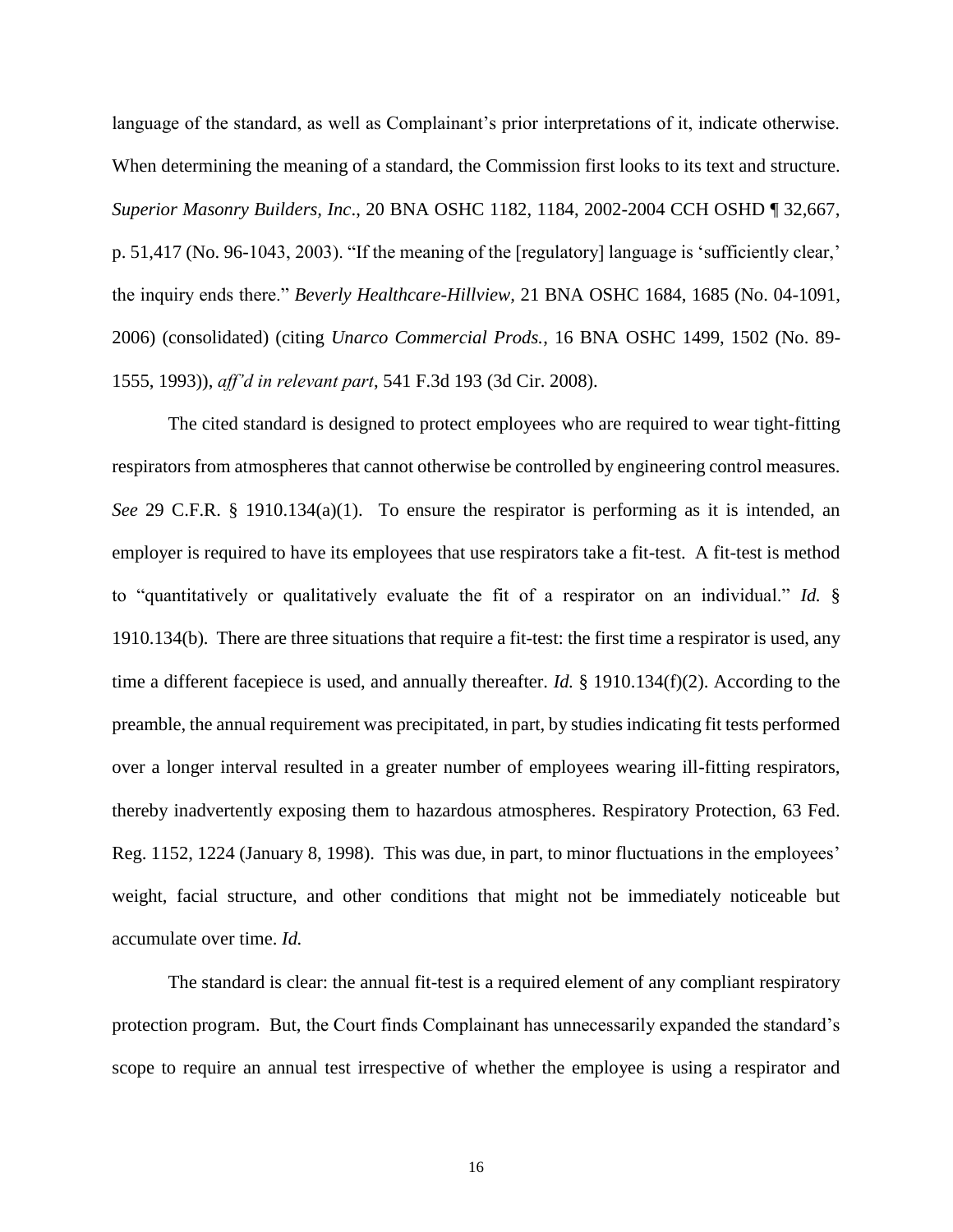exposed to a hazard. By doing so, Complainant disregards the plain language of the standard's opening clause, which requires that an employee be using a respirator in the first place. As illustrated by the preamble, the standard is targeted towards people who are required, either by the conditions or by their employer, to wear a respirator and are, in fact, wearing one. The hazard to an employee wearing an ill-fitting respirator may be the same (or similar) to an employee not wearing one at all; however, the basis for citing one condition over the other is different. If an employee is already required to wear a respirator, the hazard is presumed, and the concern is whether the selected equipment is performing as expected. If the employee has not been fit-tested, the presumption is the respirator is ill-fitting and the employee is potentially exposed. On the other hand, if an employee is not wearing a respirator, the hazard and exposure to the hazard must be proven, and the concern is whether a respirator is required at all.

The way Complainant has gone about citing Respondent for this purported violation skips a couple of foundational steps. First, Complainant did not prove Galindo was wearing a respirator, which is the trigger for the fit-testing requirement. *See* 29 C.F.R. § 1910.134(f)(2). Second, Complainant did not prove the conditions in the Chlor-Alkali Unit were such that Galindo, who was not painting or removing rust, was required to wear a respirator. Not even Formosa's own employees, who came to assist Respondent's crew with the leak, wore tight-fitting respirators to move through the plant.<sup>7</sup> Instead, Complainant argues that working around chlorine processing equipment, and the subsequent, unexpected release of chlorine, exposed Galindo to a hazard mandating the use of a respirator. Because Galindo was purportedly exposed to a condition requiring the use of a respirator (which he did not wear) and was not timely fit-tested on an annual basis, Complainant contends a violation occurred.

 $\overline{\phantom{a}}$ 

<sup>7.</sup> This makes a certain degree of sense in that a good portion of the Formosa plant is in open air.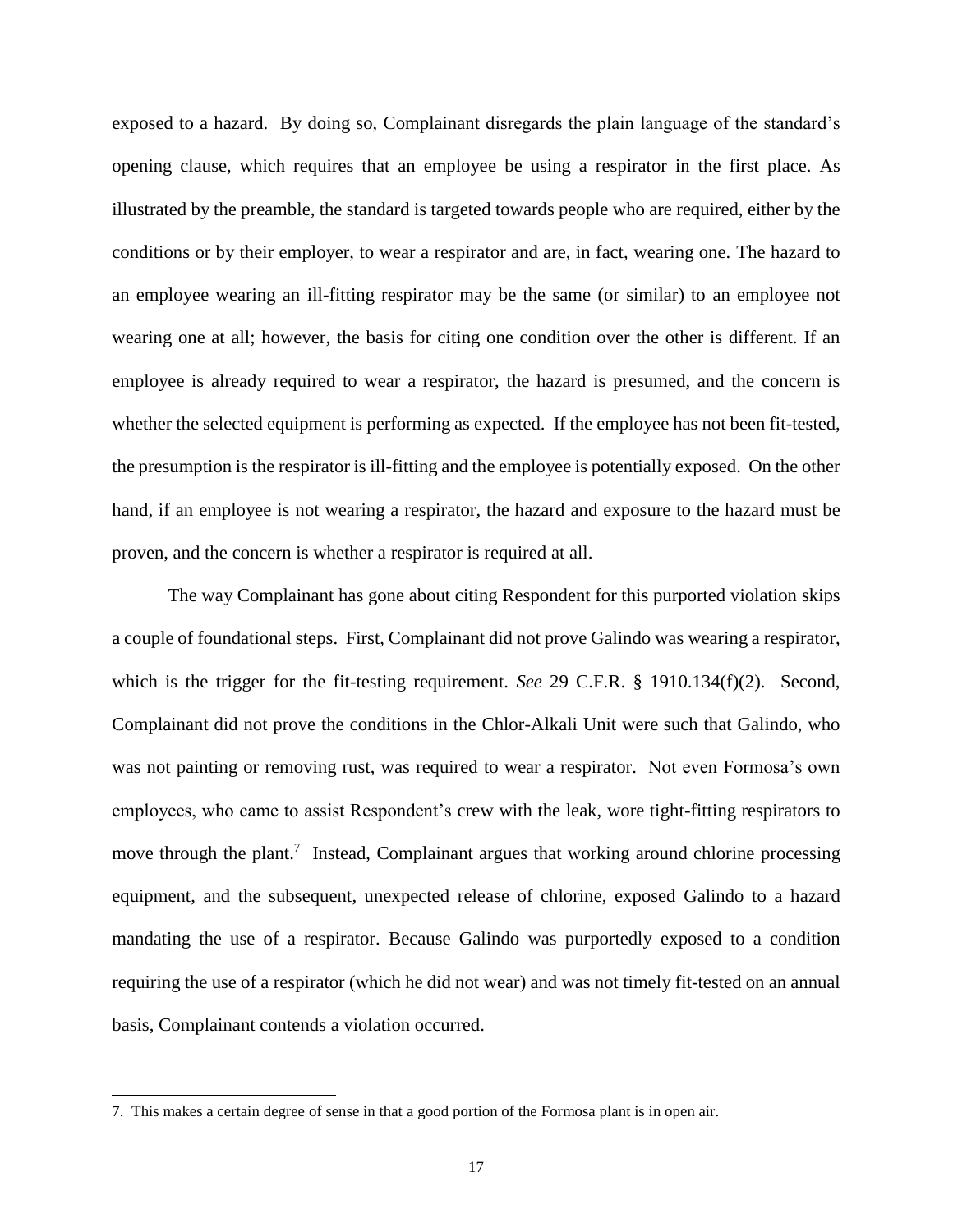There are multiple problems with this argument. First, there is no evidence to suggest the conditions in the Chlor-Alkali Unit required the use of tight-fitting respirators designed to filter chlorine. According to Martinez, the crew members other than Galindo were wearing respirators with cartridges designed to protect against paint. (Tr. 182–83). There was no indication that Formosa's existing engineering controls were insufficient such that respirators were needed under normal conditions; indeed, Complainant did not cite Respondent because Galindo was not wearing a respirator or because his co-workers were wearing the wrong cartridges for chlorine. But for the leak, there was no indication of a hazardous atmosphere at Formosa's plant that would require fulltime use of a respirator.

Second, Complainant's strict liability approach to the annual requirement disregards obstacles and changes in employment that may prevent timely annual testing or even render the need for a test obsolete. There may very well be instances, such as this one, where getting an employee in to be fit-tested can be a hassle based on time, distance, and availability. (Tr. 199– 200). If an employer, like Respondent, takes steps to remove an untested employee from situations requiring the use of a respirator, it is unnecessary to impose a strict annual testing regimen upon that employee until they will be exposed again. This is especially so if the employee's exposure to hazardous atmospheres is intermittent.<sup>8</sup> Again, the plain language of the standard's opening clause indicates the testing requirement is precipitated by "an employee *using*" a respirator. This not only explicitly requires active and current use of the respirator, but also implies the employee regularly wears a respirator as part of their employment.

l

<sup>8.</sup> In one of Complainant's letters of interpretation, Richard Fairfax, the Director of Enforcement Programs for Complainant, addressed a question regarding the testing requirement as applied to a group of home health aides, some of whom were intermittently exposed to patients with tuberculosis. In response, Fairfax stated that annual testing would not be required if exposure to TB requiring respirators was intermittent, but that testing would be required prior to each "initial" use of the respirator. *See* Letter from Richard Fairfax, Director, OSHA Directorate of Enforcement, to Noreen Coyne, Director, Tender Loving Care (March 29, 2004), *available at https://www.osha.gov/lawsregs/standardinterpretations/2004-03-29-0*.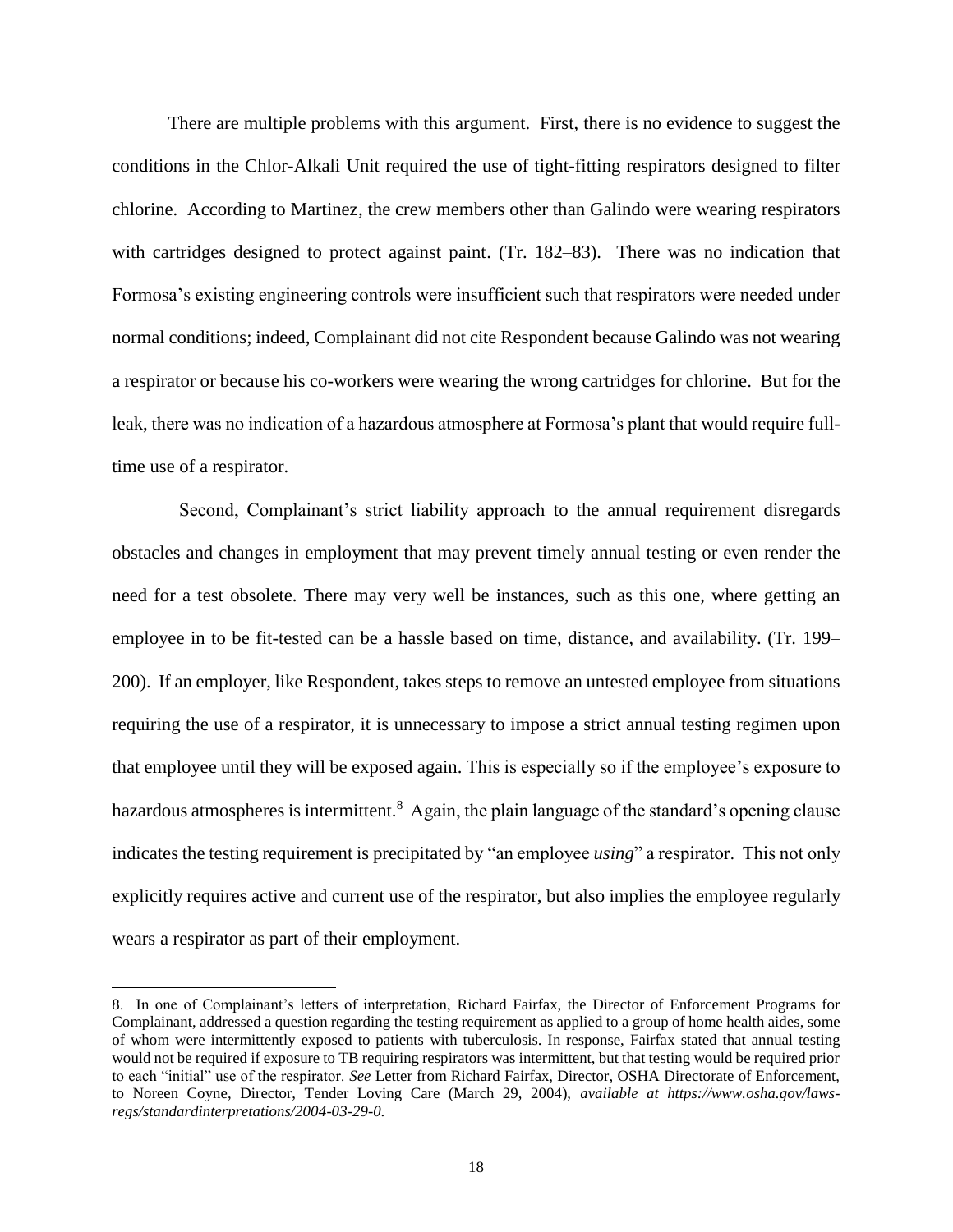Finally, Complainant attempts to short-circuit its burden of proof on exposure by characterizing Citation 2, Item 1 as a mere paperwork violation and pointing out that Galindo was exposed to chlorine by the leak. As an initial matter, characterizing this citation item as a paperwork violation only holds water if Respondent complied with its obligations but failed to have an adequate system of documentation. Unlike filling out the OSHA 300 log, which is retrospective, the failure to properly and timely fit-test can have serious consequences for someone that is required to wear a respirator. 63 Fed. Reg. at 1224.

Complainant alleges Galindo was exposed to a hazard based on an unexpected chlorine leak in a location that otherwise did not require the use of a respirator. This, of course, is true; however, for Complainant to meet its burden, the manner of exposure must be connected to the standard Complainant alleged to have been violated. *See RGM Constr. Co.*, 17 BNA OSHC 1229 (No. 91-2107, 1995) ("The zone of danger is determined by the hazard presented by the violative condition and is normally that area surrounding the violative condition that presents the danger to employees which the standard is designed to prevent.") (citation omitted). Exposure under the cited standard focuses on the potential failure of personal protective equipment. Galindo, on the other hand, was exposed to a hazard because of the failure of engineering controls, which is a separate issue from whether he was required to wear a respirator, let alone whether he was required to get fit-tested for it. In other words, it was not Respondent's failure to schedule an annual fit test that caused Galindo's exposure

While Complainant's motivations are admirable, his approach lacks common sense. Martinez testified without contradiction that the only employees required to wear respirators were the individuals painting and removing rust from the equipment. (Tr. 185–86). Galindo was not one of those employees, and there was no evidence produced by Complainant to suggest otherwise.